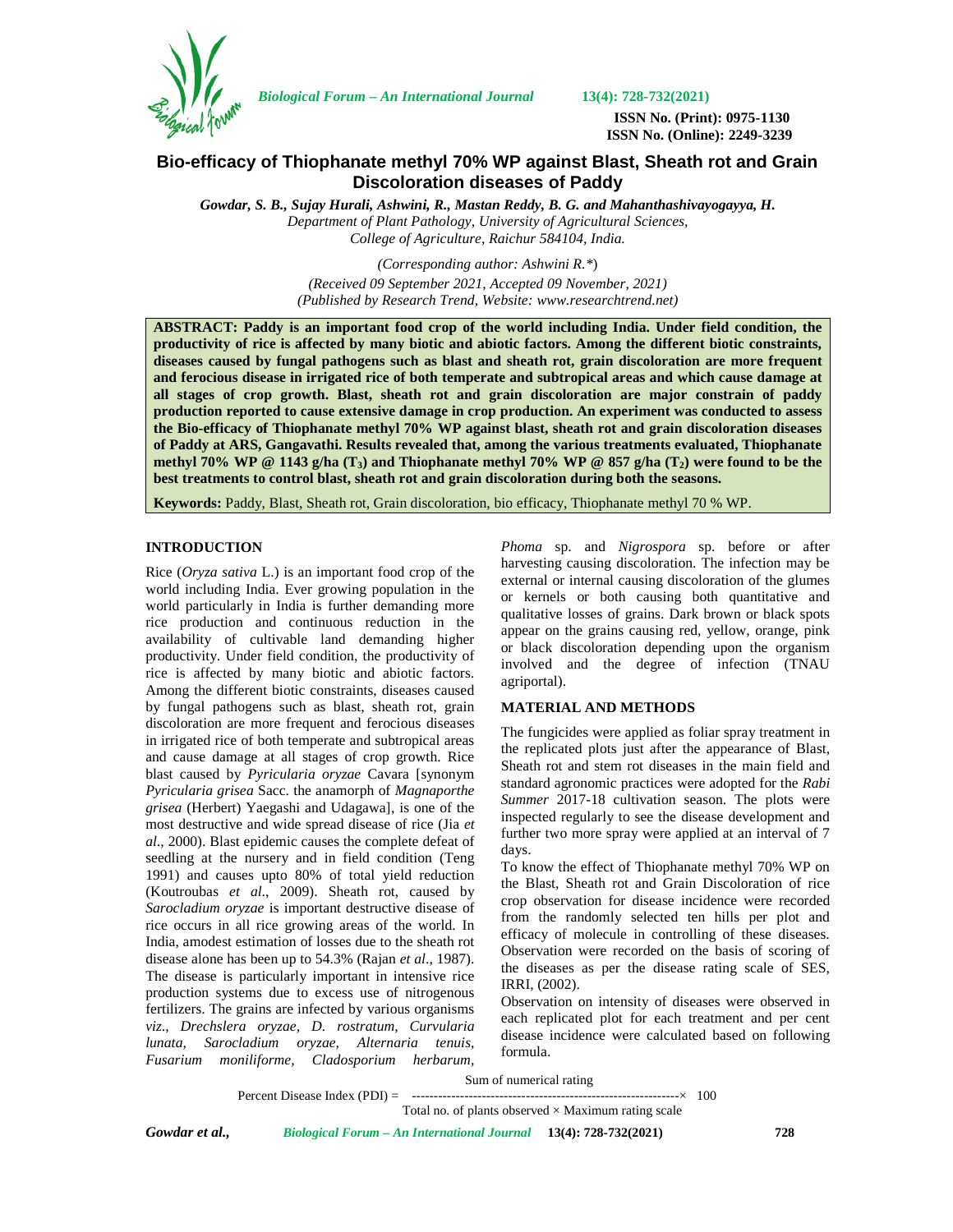In order to record the yield, crop was harvested from the individual replicated plots and average paddy yield was recorded and expressed as q/ha.

|                | <b>Treatment</b>                  |               | Dosage per ha         |                               |  |  |
|----------------|-----------------------------------|---------------|-----------------------|-------------------------------|--|--|
| Tr. No.        |                                   | a.i. $(g/ml)$ | Formulation (g/ml)/ha | Dilution in water<br>(Liters) |  |  |
| T              | Thiophanate methyl 70% WP         | 400           | 571                   | 500                           |  |  |
| $T_{2}$        | Thiophanate methyl 70% WP         | 600           | 857                   | 500                           |  |  |
| T <sub>3</sub> | Thiophanate methyl 70% WP         | 800           | 1143                  | 500                           |  |  |
| $T_4$          | Tricyclazole75%WP                 | 225           | 300                   | 500                           |  |  |
| $T_5$          | Hexaconazole 75% WG               | 50            | 66.7                  | 500                           |  |  |
| $T_6$          | Hexaconazole $4\%$ + Zineb 68% WP | $(40+680)$    | 1000                  | 500                           |  |  |
| T <sub>7</sub> | <b>Untreated Control</b>          | Water spray   | Water spray           | 500                           |  |  |

#### **Experiment details:**

**Location:** ARS Gangavathi **Season:** *Kharif, Rabi-Summer* **Year:** 2017 -18 **Crop:** Rice **Variety:** BPT-5204 **Soil type:** Black clay **Irrigated / Rainfed:** Irrigated **Date of sowing:** 08.08.2017 **Date of Transplanting:** 06.09.2017 **No. of applications:** Three at 15 days interval

#### **RESULTS AND DISCUSSION**

*A. Bio-efficacy of Thiophanate methyl 70% WP* **Blast disease.** Among the various treatments evaluated, Thiophanate methyl 70% WP @ 1143 g/ha and Thiophanate methyl 70% WP @ 857 g/ha were found to be the best treatments during both the seasons as they recorded 9.33 and 10.56 PDI, respectively as compared to 33.67 PDI in untreated control at terminal observation during *Kharif* 2017-18 (Table 1a); 11.67 PDI and 12.33 PDI, respectively as compared to 41.85 PDI in untreated control at terminal observation during *Rabi-Summer* 2017-18 (Table 1b). Thiophanate methyl 70% WP @ 1143 g/ha and Thiophanate methyl 70% WP @ 857 g/ha were recorded its superiority in both the seasons during all the observation days. The effect of foliar treatment on blast disease control with Thiophanate methyl 70% WP @ 1143 g/ha and Thiophanate methyl 70% WP @ 857 g/ha were

statistically on par with each other during both the seasons. The next best treatment in reducing the blast disease was Tricyclozole 75% WP with incidence of 11.34 PDI during *Kharif* 2017-18, 13.67 PDI for leaf blast disease during *Rabi-Summer* 2017-18.

Similar investigations on paddy blast disease have been carried out by earlier workers *viz*., Pramesh *et al.* (2020) who evaluated the efficacy of Prochloraz 27% + Tricyclazole 23% SE, Tricyclazole 75% WP, Carbendazim 50% WP, and Carbendazim 12% + Mancozeb 63% at different concentrations against blast of paddy during *Rabi* and *Kharif* 2016 under field conditions. The study revealed that the three successive sprays of Prochloraz 27% + Tricyclazole 23% SE at 1250 ml/ha at ten days interval from the initiation of disease was found most effective in reducing the disease up to 98.24% and 97.13% in *Rabi* and *Kharif* seasons respectively. Similarly, Kongcharoen *et al*., (2020) reported that Fluopyram + tebuconazole, difenoconazole + propiconazole, flutriafol and azoxystrobin achieved stronger fungicidal activity against rice blast disease, reducing its severity by 32–33% when applied twice by foliar spraying. Pramesh *et al.,* (2016) tested a new combination fungicide Nativo 75 WG composed of Trifloxystrobin 25% (Strobilurin) and Tebuconazole 50% (Triazole) against rice blast and sheath blight diseases under field condition during *Autumn* 2014 and - 2015.

**Table 1a: Efficacy of Thiophanate methyl 70% WP on blast disease incidence of Rice during** *Kharif* **2017-18 (1st Season).**

|                |                                             | Dosage per ha                                  |             |                                    |                             |                             |                             |  |  |
|----------------|---------------------------------------------|------------------------------------------------|-------------|------------------------------------|-----------------------------|-----------------------------|-----------------------------|--|--|
| Sr. No.        | <b>Treatment</b>                            | <b>Formulation</b><br>a.i. (g/ml)<br>(g/ml)/ha |             | <b>Percent Disease Index (PDI)</b> |                             |                             |                             |  |  |
|                |                                             |                                                |             | Before 1st <sub>spray</sub>        | 7 days after<br>$1st$ spray | 7 days after<br>$2nd$ sprav | 7 days after $3rd$<br>spray |  |  |
| T1             | Thiophanate methyl 70% WP                   | 300                                            | 720         | 5.13 (13.09)                       | 9.47 (17.92)                | 11.33 (19.67)               | 13.33 (21.42)               |  |  |
| T <sub>2</sub> | Thiophanate methyl 70% WP                   | 400                                            | 960         | 4.05(11.61)                        | 7.17(15.53)                 | 8.56 (17.01)                | 10.56(18.96)                |  |  |
| T <sub>3</sub> | Thiophanate methyl 70% WP                   | 500                                            | 1200        | 4.23(11.87)                        | 6.22(14.41)                 | 7.42 (15.81)                | 9.33 (17.79)                |  |  |
| T <sub>4</sub> | Tricyclazole75%WP                           | 225                                            | 300         | 4.67(12.47)                        | 7.69(16.12)                 | 8.60 (17.10)                | 11.34(19.68)                |  |  |
| <b>T5</b>      | Hexaconazole 75% WG                         | 50                                             | 66.7        | 5.05 (12.99)                       | 9.90 (18.34)                | 12.18 (20.42)               | 14.66(22.51)                |  |  |
| T <sub>6</sub> | Hexaconazole $4\%$ + Zineb 68%<br><b>WP</b> | $(40+680)$                                     | 1000        | 5.07(13.00)                        | 10.54 (18.94)               | 13.67 (21.70)               | 15.11 (22.87)               |  |  |
| T <sub>7</sub> | <b>Untreated Control</b>                    | Water spray                                    | Water spray | 4.93(12.83)                        | 16.65(24.08)                | 26.78 (31.16)               | 33.67 (35.47)               |  |  |
|                | CD(0.05)                                    |                                                |             | <b>NS</b>                          | 2.15                        | 2.37                        | 3.73                        |  |  |

\*Data in the parenthesis is angular transformed value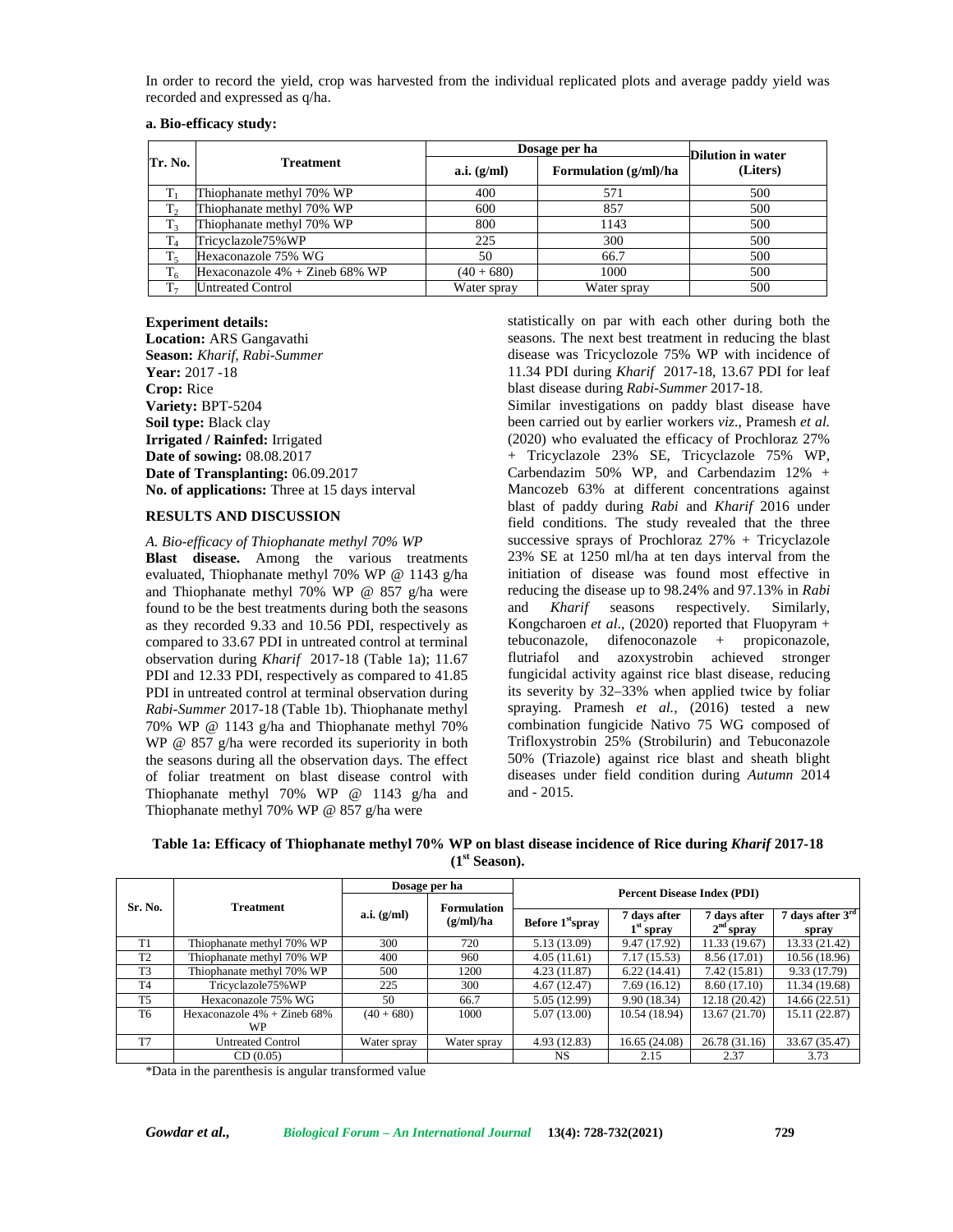**Table 1b: Efficacy of Thiophanate methyl 70% WP on blast disease incidence of Rice during** *Rabi Summer* **2017-18 (2nd Season).**

|                |                                     | Dosage per ha  |                                 | <b>Percent Disease Index (PDI)</b> |                             |                             |                             |  |
|----------------|-------------------------------------|----------------|---------------------------------|------------------------------------|-----------------------------|-----------------------------|-----------------------------|--|
| Sr.<br>No.     | <b>Treatment</b>                    | a.i.<br>(g/ml) | <b>Formulation</b><br>(g/ml)/ha | <b>Before</b><br>$1st$ spray       | 7 days after $1st$<br>spray | 7 days after $2nd$<br>spray | 7 days after<br>$3rd$ spray |  |
| T1             | Thiophanate methyl 70% WP           | 300            | 720                             | 4.40(12.11)                        | 9.47 (17.92)                | 11.33 (19.67)               | 13.33 (21.42)               |  |
| T <sub>2</sub> | Thiophanate methyl 70% WP           | 400            | 960                             | 3.33(10.52)                        | 8.76 (17.22)                | 10.56 (18.96)               | 12.33 (20.56)               |  |
| T <sub>3</sub> | Thiophanate methyl 70% WP           | 500            | 1200                            | 3.87(11.36)                        | 7.42(15.81)                 | 9.80(18.28)                 | 11.67 (19.98)               |  |
| T <sub>4</sub> | Tricyclazole75%WP                   | 225            | 300                             | 4.29(11.29)                        | 9.45 (17.33)                | 12.67 (20.85)               | 13.67 (21.70)               |  |
| T <sub>5</sub> | Hexaconazole 75% WG                 | 50             | 66.7                            | 4.33(12.01)                        | 11.76 (20.06)               | 16.78 (24.18)               | 18.33 (25.35)               |  |
| T <sub>6</sub> | Hexaconazole $4% + Zineb$<br>68% WP | $(40+680)$     | 1000                            | 4.67(12.47)                        | 14.66 (22.51)               | 18.25 (25.29)               | 19.62 (26.29)               |  |
| T <sub>7</sub> | <b>Untreated Control</b>            | Water<br>spray | Water spray                     | 3.67(11.04)                        | 23.55 (29/03)               | 35.33 (36.47)               | 41,85 (40.31)               |  |
|                | CD(0.05)                            |                |                                 | <b>NS</b>                          | 1.38                        | 1.42                        | 1.28                        |  |

\*Data in the parenthesis is angular transformed value

They found that the combination fungicide Trifloxystrobin 25% + Tebuconazole 50% (Nativo 75 WG) @ 0.4 g/l was found effective against blast and sheath blight diseases recording least Percent Disease Index (PDI) of 17.02 and 24.7 respectively. Significant increase in the grain yield was observed in the plots treated with test chemical Nativo 75 WG @ 0.4 g/l (55.13 q/h) compared to the other fungicidal treatments which recorded the yield in the range of 40.75 to 48.12 q/h.

**Sheath rot disease.** Lowest sheath rot disease intensity of 8.33 per cent during *Kharif* 2017-18 (Table 2a), and 8.32 per cent during *Rabi-Summer* 2017-18 (Table 2b) was recorded in the treatment of Thiophanate methyl 70% WP @ 1143 g/ha followed by in Thiophanate methyl 70% WP @ 857 g/ha which recorded disease intensity of 10.43 per cent during *Kharif* 2017-18 and 9.55 per cent during *Rabi-Summer* 2017-18. Both these treatments were found significantly superior to rest of the treatments and provided higher reduction in disease incidence in both the seasons. Hexaconazole 75% WG @ 66.7g/ha recorded disease intensity of 8.98 per cent during *Kharif* 2017-18 and 8.56 per cent during *Rabi- Summer* 2017-18 which was at par with above treatments and provided at par disease intensity during both the seasons. While, control treatment exhibited disease intensity of 30.34 per cent during *Kharif* 2017- 18 and 28.52 per cent during *Rabi-Summer* 2017-18.

Similar investigations on paddy sheath rot have been carried out by earlier workers *viz*., Berhan *et al.,* 2020 conducted. The experiment in order to study the efficacy of various fungicides against Rice Sheath Rot *Disease* (*Sarocladium oryzae)* in Rain Fed Low Land Rice in Fogera hub. The result revealed that seed dressing fungicides were by far better over foliar fungicides. Proseed plus  $63$  WS (carboxin+ thiram + imidacloprid), Joint 246 FS (imidacloprid + tebuconazol) and ImidalmT 450 WS (imidaclopride 250 gm/kg) fungicides were effective against rice sheath rot disease control, respectively. Pramesh *et al.* 2020 evaluated new combination fungicide, Tricyclazole 22.5% W/V (20.36% W/W) + Azoxystrobin 7.5% W/V (6.79% W/W) against rice sheath blight disease under field condition during *Kharif* 2015 and *Rabi* 2015-16. The combination fungicide Tricyclazole 22.5% W/V (20.36% W/W) + Azoxystrobin 7.5% W/V (6.79% W/W) at 1000 ml/ha was found effective against sheath blight diseases by recording least Percent Disease Index (PDI) of 14.44 during *Kharif* 2015 and 13.35 during *Rabi* 2015-16. Significant increase in grain yield (61.53 q/h) was also observed in the plots treated with Tricyclazole 22.5% W/V (20.36% W/W) + Azoxystrobin 7.5% W/V (6.79% W/W) at 1000 ml/ha in *Kharif* 2015 (61.53 q/ha) and *Rabi* 2015-16 (64.62 q/ha).

|                |                                   | Dosage per ha |                          |                                    |                             |                             |                             |  |
|----------------|-----------------------------------|---------------|--------------------------|------------------------------------|-----------------------------|-----------------------------|-----------------------------|--|
| Sr. No.        | <b>Treatment</b>                  | a.i. (g/ml)   | Formulation<br>(g/ml)/ha | <b>Percent Disease Index (PDI)</b> |                             |                             |                             |  |
|                |                                   |               |                          | Before 1 <sup>st</sup> spray       | 7 days after $1st$<br>spray | 7 days after $2nd$<br>spray | 7 days after<br>$3rd$ spray |  |
| T1             | Thiophanate methyl 70% WP         | 300           | 720                      | 2.95(9.91)                         | 8.98 (17.46)                | 11.47 (19.81)               | 13.69 (21.73)               |  |
| T2             | Thiophanate methyl 70% WP         | 400           | 960                      | 2.84(9.72)                         | 6.04(14.24)                 | 8.65 (17.12)                | 10.43(18.86)                |  |
| T <sub>3</sub> | Thiophanate methyl 70% WP         | 500           | 1200                     | 3.87(11.36)                        | 5.33 (13.35)                | 7.69(16.12)                 | 8.33 (16.76)                |  |
| T4             | Tricyclazole75%WP                 | 225           | 300                      | 2.95(9.91)                         | 11.44 (19.70)               | 17.89 (24.93)               | 18.92 (25.78)               |  |
| T <sub>5</sub> | Hexaconazole 75% WG               | 50            | 66.7                     | 3.33(10.52)                        | 5.44 (13.44)                | 7.22(15.55)                 | 8.98 (17.46)                |  |
| T <sub>6</sub> | Hexaconazole $4\%$ + Zineb 68% WP | $(40+680)$    | 1000                     | 3.42(10.67)                        | 9.55 (17.96)                | 11.44 (19.70)               | 13.67 (21.67)               |  |
| T7             | <b>Untreated Control</b>          | Water spray   | Water spray              | 3.20(10.31)                        | 14.33 (22.26)               | 25.40 (30.70)               | 30.34 (33.44)               |  |
|                | CD(0.05)                          |               |                          | NS.                                | 2.01                        | 1.82                        | 2.28                        |  |

**Table 2a: Efficacy of Thiophanate methyl 70% WP on sheath rot disease incidence of Rice during** *Kharif* **2017-18 (1st Season).**

\*Data in the parenthesis is angular transformed value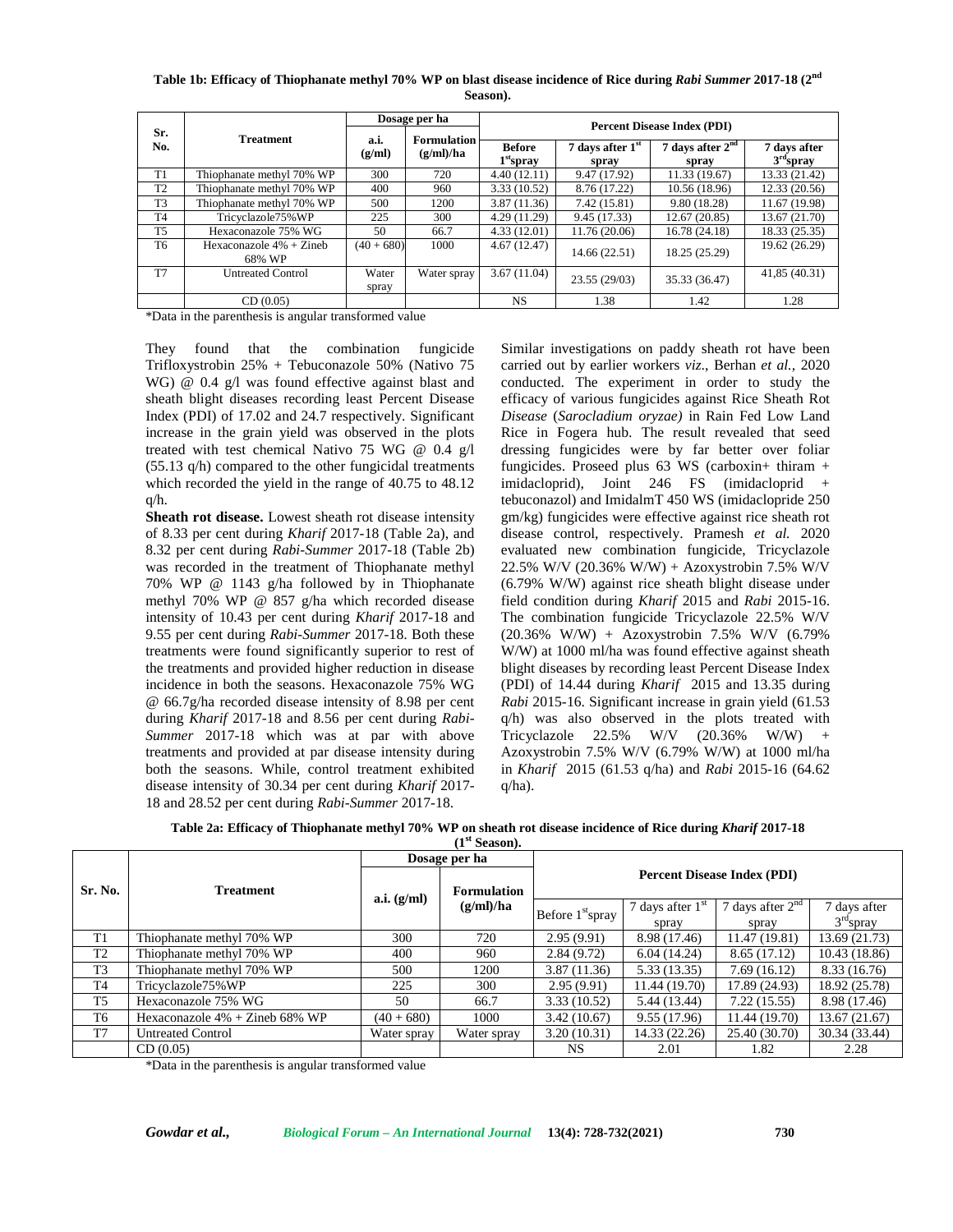**Table 2b: Efficacy of Thiophanate methyl 70% WP on sheath rot disease incidence of Rice during** *Rabi Summer* **2017-18 (2nd Season).**

|                |                                      |                    | Dosage per ha |                                    |                    |                    |               |  |
|----------------|--------------------------------------|--------------------|---------------|------------------------------------|--------------------|--------------------|---------------|--|
| Sr.<br>No.     | <b>Treatment</b>                     | <b>Formulation</b> |               | <b>Percent Disease Index (PDI)</b> |                    |                    |               |  |
|                |                                      | a.i. (g/ml)        | (g/ml)/ha     | <b>Before</b>                      | 7 days after $1st$ | 7 days after $2nd$ | 7 days after  |  |
|                |                                      |                    |               | $1st$ spray                        | spray              | spray              | $3rd$ spray   |  |
| T1             | Thiophanate methyl 70% WP            | 300                | 720           | 1.85(7.83)                         | 7.17(15.55)        | 9.80(18.24)        | 11.76(20.06)  |  |
| T <sub>2</sub> | Thiophanate methyl 70% WP            | 400                | 960           | 1.81 (7.75)                        | 6.44(14.58)        | 8.67(17.14)        | 9.55(17.56)   |  |
| T <sub>3</sub> | Thiophanate methyl 70% WP            | 500                | 1200          | 2.01(8.17)                         | 4.67(12.49)        | 6.89(15.11)        | 8.32 (16.78)  |  |
| T <sub>4</sub> | Tricyclazole75%WP                    | 225                | 300           | 2.84(9.72)                         | 8.67 (17.14)       | 15.14 (22.91)      | 19.62 (26.29) |  |
| T <sub>5</sub> | Hexaconazole 75% WG                  | 50                 | 66.7          | 1.85 (7.83)                        | 4.73 (12.58)       | 7.22(15.55)        | 8.56 (16.95)  |  |
| T <sub>6</sub> | Hexaconazole $4\%$ + Zineb 68%<br>WP | $(40 + 680)$       | 1000          | 2.69(9.46)                         | 5.67 (13.76)       | 8.72 (17.18)       | 11.44 (19.70) |  |
| T <sub>7</sub> | <b>Untreated Control</b>             | Water spray        | Water spray   | 2.13(8.41)                         | 13.67 (21.73)      | 23.26 (28.85)      | 28.52 (32.28) |  |
|                | CD(0.05)                             |                    |               | <b>NS</b>                          | 0.94               | 1.51               | 0.83          |  |

\*Data in the parenthesis is angular transformed value

**Grain discolouration.** During both the seasons the treatments Thiophanate methyl 70% WP @ 1143 g/ha and Thiophanate methyl 70% WP @ 857 g/ha recorded lower grain discolouration and found to be the best treatments as they recorded 7.12 PDI and 8.32 PDI during *Kharif* 2017-18 and 5.36 PDI and 6.22 PDI during *Rabi-Summer* 2017-18, respectively as compared to 33.67 PDI and 29.21 PDI in untreated control (Table 3a and 3b). Results obtained from the present investigation are in conformity with the earlier workers *viz*., Gowdar *et al.* (2021) conducted an experiment to assess the Bio- efficacy of Thiophanate methyl 41.7% SC against blast, sheath rot, stem rot and grain discoloration diseases of Paddy at ARS, Gangavathi. Results revealed that, among the various treatments evaluated, Thiophanate methyl 41.7% SC @ 1200 ml/ha (T3) and Thiophanate methyl 41.7% SC @ 960 ml/ha (T2) were found to be the best treatments to control blast, sheath rot, stem rot and grain discoloration during both the seasons.

**Table 3a: Efficacy of Thiophanate methyl 70% WP on grain discolouration and yield of Paddy during** *Kharif* **2017-18 (1st Season).**

|                |                                   |               | Dosage per ha                   | Grain                   |                |
|----------------|-----------------------------------|---------------|---------------------------------|-------------------------|----------------|
| Sr. No.        | <b>Treatment</b>                  | a.i. $(g/ml)$ | <b>Formulation</b><br>(g/ml)/ha | discolouration<br>(PDI) | Yield $(q/ha)$ |
| T1             | Thiophanate methyl 70% WP         | 300           | 720                             | 11.23 (19.58)           | 56.80          |
| T <sub>2</sub> | Thiophanate methyl 70% WP         | 400           | 960                             | 8.32 (16.78)            | 59.10          |
| T <sub>3</sub> | Thiophanate methyl 70% WP         | 500           | 1200                            | 7.17(15.55)             | 61.70          |
| <b>T4</b>      | Tricyclazole75%WP                 | 225           | 300                             | 18.25 (25.29)           | 46.60          |
| T <sub>5</sub> | Hexaconazole 75% WG               | 50            | 66.7                            | 7.67(16.12)             | 61.00          |
| T6             | Hexaconazole $4\%$ + Zineb 68% WP | $(40+680)$    | 1000                            | 15.08 (22.85)           | 47.80          |
| T <sub>7</sub> | <b>Untreated Control</b>          | Water spray   | Water spray                     | 33.67 (35.47)           | 37.10          |
|                | CD(0.05)                          |               |                                 | 1.73                    | 1.47           |

\*Data in the parenthesis is angular transformed value

# **Table 3b: Efficacy of Thiophanate methyl 70% WP on grain discolouration and yield of Paddy during** *Rabi Summer* **2017-18 (2nd Season).**

|                | <b>Treatment</b>               |               | Dosage per ha                   | Grain                   |                |
|----------------|--------------------------------|---------------|---------------------------------|-------------------------|----------------|
| Sr. No.        |                                | a.i. $(g/ml)$ | <b>Formulation</b><br>(g/ml)/ha | discolouration<br>(PDI) | Yield $(q/ha)$ |
| T1             | Thiophanate methyl 70% WP      | 300           | 720                             | 8.22 (16.64)            | 60.70          |
| T <sub>2</sub> | Thiophanate methyl 70% WP      | 400           | 960                             | 6.22(14.42)             | 65.30          |
| T <sub>3</sub> | Thiophanate methyl 70% WP      | 500           | 1200                            | 5.36(13.43)             | 67.90          |
| T4             | Tricyclazole75%WP              | 225           | 300                             | 14.55 (22.42)           | 48.00          |
| T <sub>5</sub> | Hexaconazole 75% WG            | 50            | 66.7                            | 6.33(14.57)             | 65.10          |
| T6             | Hexaconazole 4% + Zineb 68% WP | $(40 + 680)$  | 1000                            | 11.85(20.14)            | 50.50          |
| T <sub>7</sub> | <b>Untreated Control</b>       | Water spray   | Water spray                     | 29.21 (32.75)           | 43.90          |
|                | CD(0.05)                       |               |                                 | 1.25                    | 2.19           |

\*Data in the parenthesis is angular transformed value

#### **Rice yield**

The results revealed that highest paddy yield was obtained from the treatment with Thiophanate methyl 70% WP @ 1143 g/ha *i.e.* 61.70 q/ha during *Kharif* 2017-18 and 67.90 q/ha during *Rabi-Summer* 2017-18 and was at par with Thiophanate methyl 70% WP @

857 g/ha that recorded 59.10 q/ha during *Kharif* 2017- 18 and 65.30 q/ha during *Rabi-Summer* 2017-18 (Table 3a and 3b). All the treatments were significantly superior with respect to control. Minimum paddy yield *i.e*, 37.10 and 43.90 q/ha was recorded in untreated

*Gowdar et al., Biological Forum – An International Journal* **13(4): 728-732(2021) 731**